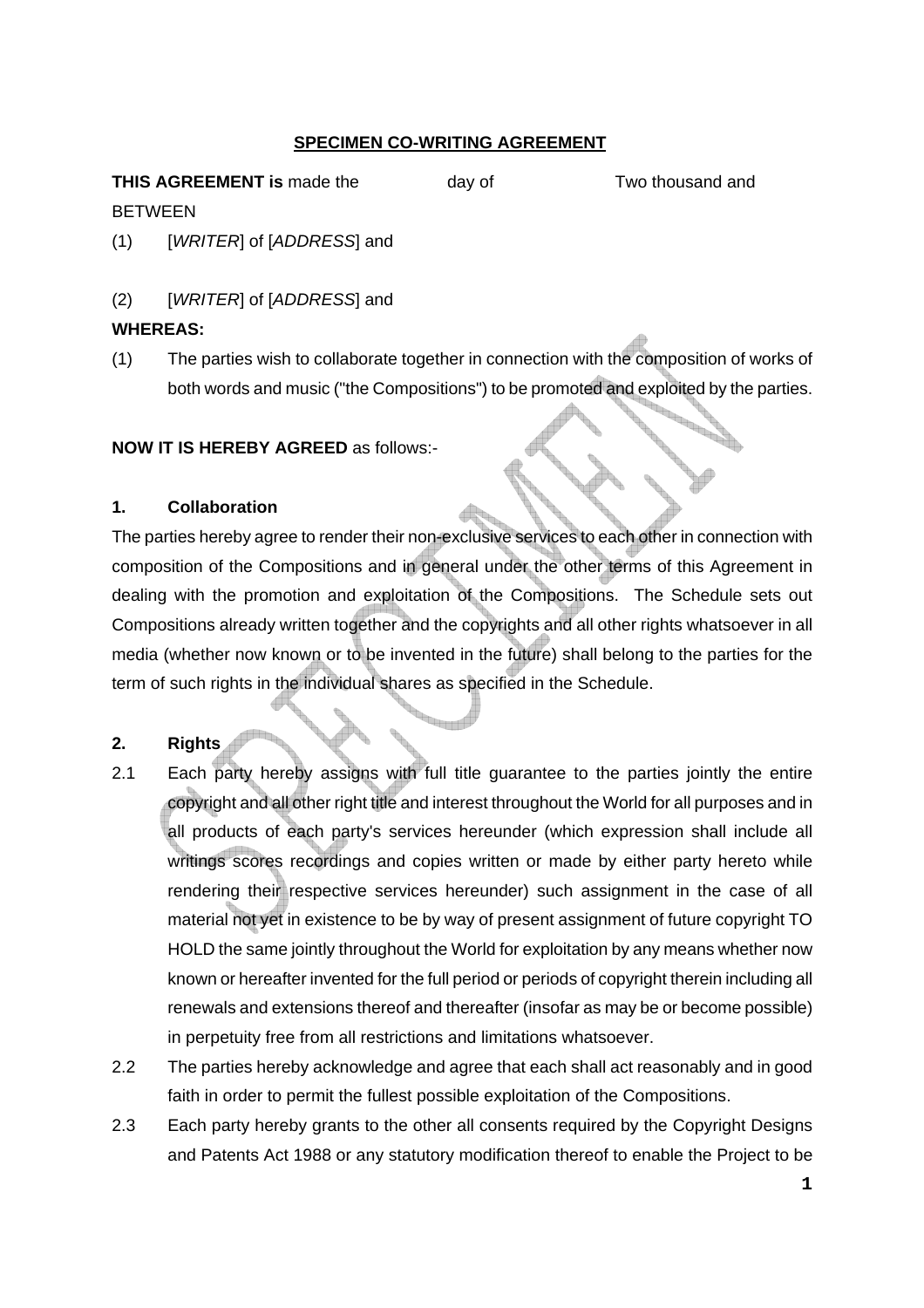exploited as fully as possible.

- 2.4 For the avoidance of doubt neither party shall in any event be entitled to nor purport to be able to enter into any agreement with a music publisher or other third party which has the effect of assigning or otherwise transferring or licensing his interest in the copyright or any other similar right title or interest in and to the Compositions without the other party's written consent.
- 2.5 The parties hereto hereby assert all moral rights each against the other.

### **3 Income and Expenses**

- 3.1 Each party shall be entitled to share equally in the net income from each Composition.
- 3.2 Each party shall be entitled to retain for its own use and benefit any income earned from any activity (such as personal appearances by way of illustration only) carried out by such party in the absence of the other even if the same involves the promotion or exploitation of the Compositions, provided that such party has previously notified the other of such activity.

#### **4. Warranties**

Each party hereby warrants to the other that such party:

- 4.1 is free to enter into this Agreement and has not and shall not enter into any third party arrangement which might conflict with this Agreement.
- 4.2 will use all reasonable endeavours in assisting the other and in complying with their obligations under this Agreement.
- 4.3 by his contributions to the Compositions shall not infringe the copyright or any other right of any third party throughout the world and that such contributions shall be original and shall not be defamatory nor obscene nor shall they constitute a breach of duty of confidence owed to any party nor breach any right of privacy.
- 4.4 will keep the other informed of their whereabouts and telephone number during the writing of the Compositions.
- 4.5 shall render services hereunder commensurate with that of a first class professional in the entertainment industry and shall attend at such times and places promptly and in a fit state (except by reason of genuine non self-inflicted illness) as the other parties may from time to time reasonably designate.
- 4.6 shall immediately account to the other parties for money or money's worth received in connection with the Compositions.
- 4.7 shall take such professional guidance as may be necessary in matters relating to the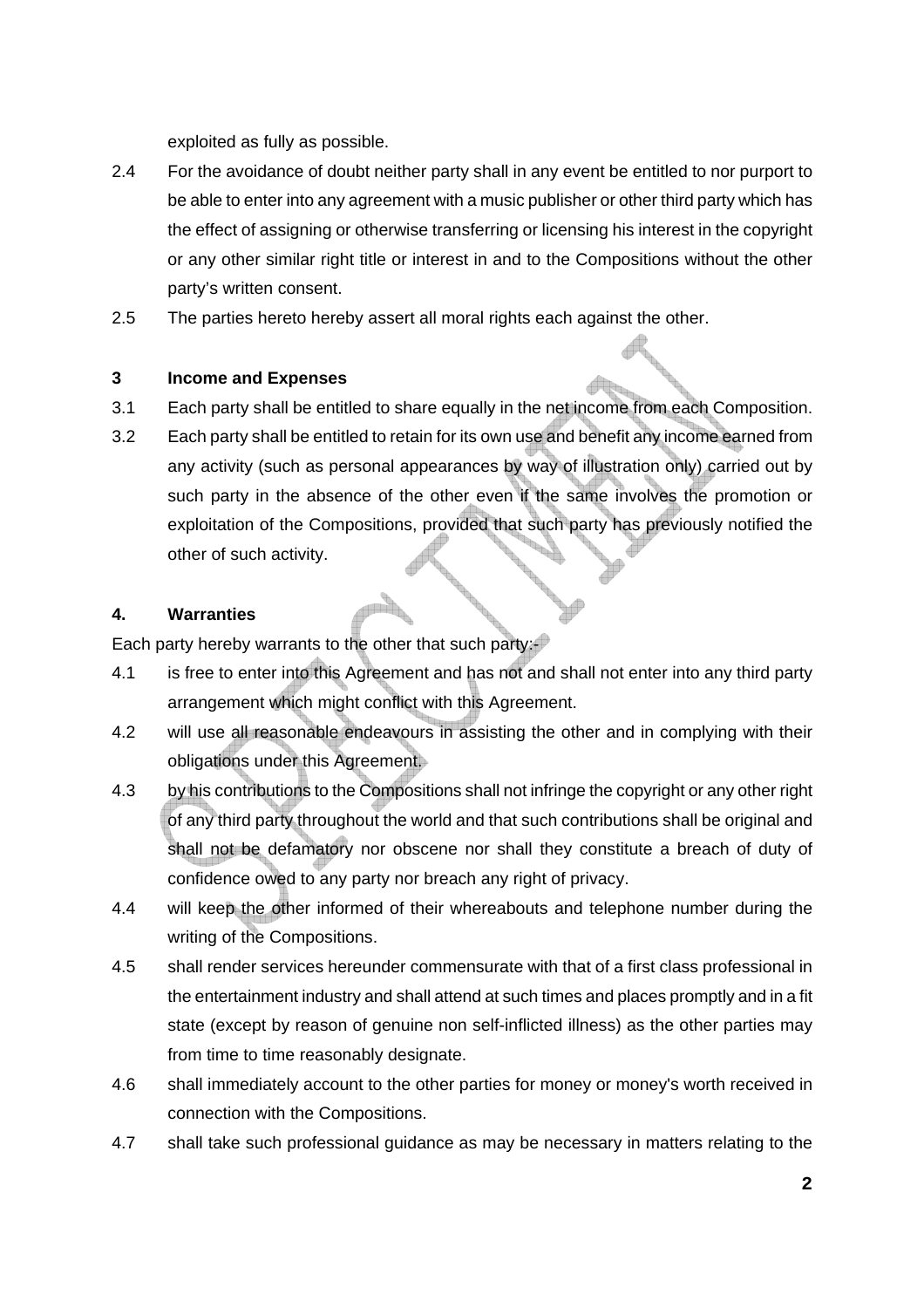promotion and exploitation of the Compositions.

4.8 shall keep the other fully indemnified against all losses and expenses (including reasonable legal fees) that may arise out of any breach of this Agreement by the warranting party.

#### **5. Publicity**

5.1 Each party hereby permits their name approved photograph likeness and biography and the products of their services hereunder to be used in any advertising or publicity matter regarding the Compositions provided however that such permission shall not extend to an endorsement of any commercial product other than the Compositions or products derived from the Compositions.

#### **6. Credit**

The parties shall instruct all relevant third parties that the parties shall be accorded a suitably worded credit in such form as the parties hereto approve

"Music and Lyrics by [  $\qquad$  ] and  $\qquad$  ]".

#### **7. Termination**

- 7.1 Either party shall be entitled to terminate this Agreement;
	- 7.1.1 immediately by notice in writing to the other if the other shall commit a material breach of this Agreement which is incapable of cure or if capable of cure remains unremedied for more than thirty (30) days following any request for remedy by the aggrieved party;

7.1.2 on three months written notice to the other(s)

### **8. Assignment**

- 8.1 Neither party shall assign, transfer, charge or make over this Agreement or any of the rights or obligations under it to any third party without the prior written consent of the other party.
- 8.2 Notwithstanding the above clause 8.1 it is agreed and understood that upon the death of either one or both of the parties the copyright ownership and all similar rights in and to the Compositions (unless they have otherwise been sold or assigned prior thereto if permitted hereunder) shall vest in that party's estate and such estate shall be entitled to receive any and all monies which would otherwise have been due to the deceased party.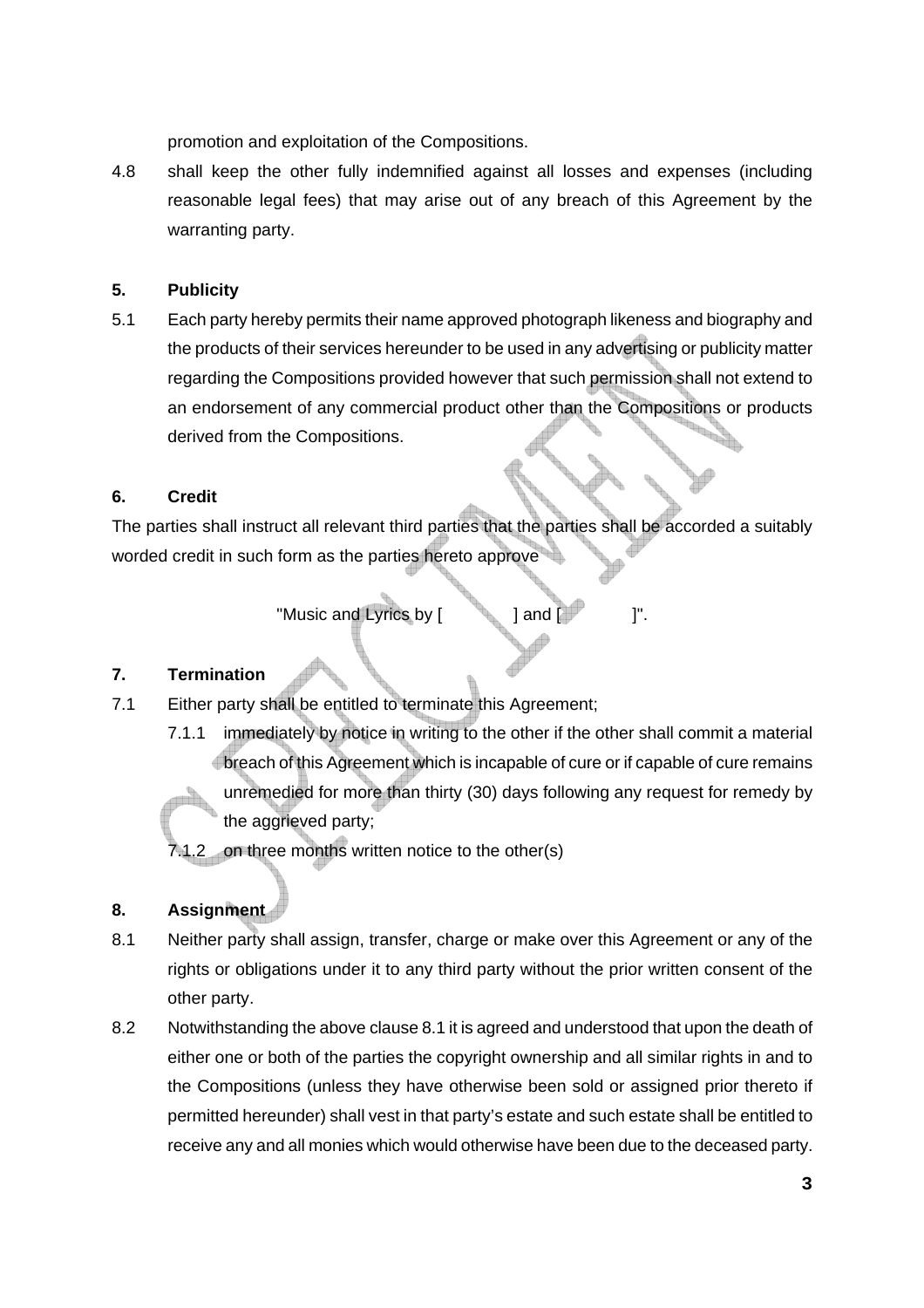#### **9. Notices**

A notice in writing is duly and properly served if addressed to the parties at the above address or to any subsequent address duly notified by any of the parties hereto and sent by pre-paid post or facsimile transmission and the date of service shall be deemed to be the day of delivery in the normal course of posting if posted or the day of sending if transmitted by facsimile.

#### **10. Miscellaneous**

- 10.1 For the avoidance of doubt nothing shall be construed so as to prevent the parties hereto from collaborating with third parties for the writing of compositions unrelated to the Compositions hereunder.
- 10.2 All sums mentioned herein are exclusive of any value added tax that may be payable thereon.
- 10.3 No waiver by either party of any breach by the other of any of the terms or conditions of this Agreement shall be deemed to be a waiver of any preceding or succeeding breach of the same or any other terms or conditions.
- 10.4 Each party shall remain personally liable for tax and other similar fiscal payments due in respect of monies received hereunder.
- 10.5 Neither party shall be liable to the other for any breach of the terms and conditions herein occasioned by any act of God war revolution riot civil disturbance strike lock out flood fire or other cause not reasonably within the control of such party or its servants or agents.
- 10.6 A person who is not a party to this Agreement shall have no rights under the Contracts (Rights of Third Parties) Act 1999 to enforce any of its terms.
- 10.7 The marginal headings hereto are for purposes of reference only and do not form part of and in no way govern or qualify the terms and conditions hereof
- 10.8 The terms and conditions hereof shall not be capable of variation except by instrument in writing signed by each party hereto and shall constitute the entire agreement between the parties to the exclusion of any prior representations conditions warranties or undertakings whatsoever.
- 10.9 Nothing in this Agreement shall be deemed to create a partnership between the parties.
- 10.10 This Agreement shall be governed by and construed in accordance with the laws of England and the English Courts shall have exclusive jurisdiction.

**AS WITNESS** the hands of the parties hereto the day and year first written above